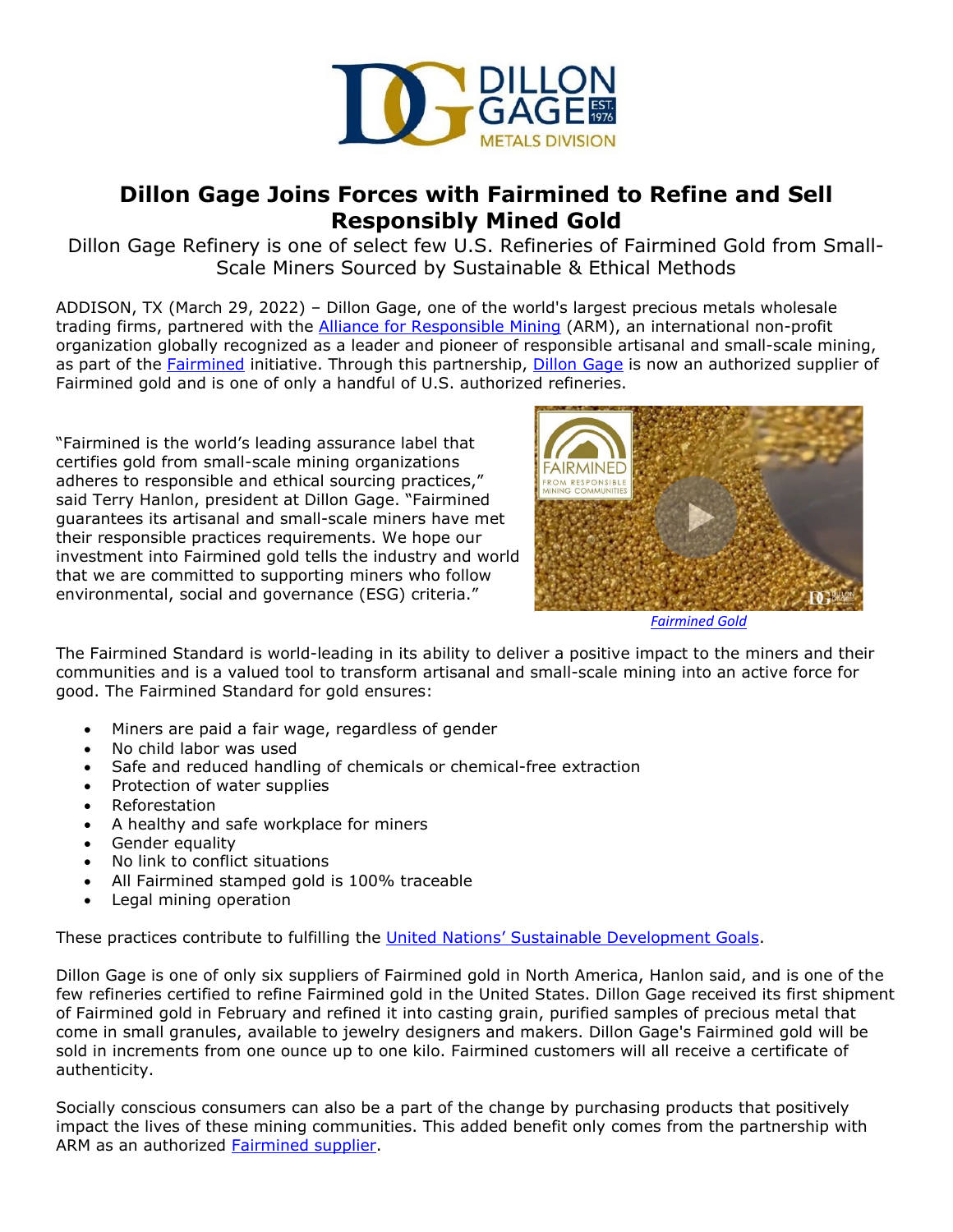"People want to play a role in ethically and responsibly-sourced gold. However, until Fairmined, it has been very difficult to prove that the gold hasn't been recycled, mixed with other gold from questionable sources." Hanlon said. "This is a huge opportunity for small- and medium-sized jewelers, in particular, to have access to Fairmined gold for their custom jewelry manufacturing."

Jewelers working with Fairmined product can be confident that their gold was extracted under highstandard practices by small-scale mining organizations. In this way, the Fairmined label assures that certified gold was responsibly mined, respecting human rights and the environment.

"More than 50% of the world's gold mines are operated unethically. The main source of mercury pollution in the world is poor mining activity. When we remove these practices from the artisanal communities, even though their impact is small, it still helps," said Jonathan Gonzalez, ARM market development manager. "The detrimental issues of the mining industry is the use of mercury, child labor and carbon dioxide emissions. It isn't easy to measure carbon dioxide emissions, but everyone wants to be carbon neutral. But it is hard for these mining communities when they just want to bring food to their tables. Fairmined Standards help them do that while operating in a fashion that addresses these social and environmental issues."

"Fairmined is an opportunity for companies to strengthen their sustainability commitment while having a positive impact on small-scale mining communities," Gonzalez added.

Dillon Gage is the world leader in physical precious metals trading and technology serving dealers, financial institutions, banks and brokerage houses around the globe. For more information on Dillon Gage, please visit [Dillon Gage's website](https://dillongage.com/about/?utm_source=dillon+gage+refinery+press+release&utm_medium=accesswire&utm_campaign=fairmined+partnership+announcement&utm_content=visit+dylan+gage+link) or call 800-375-4653. For a weekly update on precious metals, follow [Dillon Gage's blog.](https://dillongage.com/category/blog/?utm_source=dillon+gage+refinery+press+release&utm_medium=accesswire&utm_campaign=fairmined+partnership+announcement&utm_content=dylan+gage+blog)

You can find more information on Dillon Gage's commitment to Fairmined gold on our [website.](https://dillongage.com/precious-metals-trading/products/fairmined-gold/?utm_source=dillongagerefinerypressrelease&utm_medium=accesswire&utm_campaign=fairminedpartnershipannouncement&utm_term=website) For sales inquiries for Fairmined gold, email Alejandro Esponda at aesponda@dillongage.com.

# # #

## **ABOUT DILLON GAGE**

Dillon Gage is the world leader in physical precious metals trading and technology, serving dealers, financial institutions, banks and brokerage houses around the globe. Since 1976, Dillon Gage has led innovation, advanced trading tools, technology and intellect. The firm is one of a handful who are authorized purchasers of bullion (including coins, rounds and bars) for all major world mints and maintains inventory in over 20 countries. Dillon Gage's integrated products and services include numismatics, bullion and electronic trading of precious metals and fulfillment, API integration, physical gold tracked by blockchain technology, refining and storage. The firm operates [FizTrade Online Trading,](https://www.fiztrade.com/app/?utm_source=dillon+gage+refinery+press+release&utm_medium=accesswire&utm_campaign=fairmined+partnership+announcement&utm_content=fiztrade) [IRAConnect,](https://dillongage.com/technology/technology-products/ira-connect/?utm_source=dillon+gage+refinery+press+release&utm_medium=accesswire&utm_campaign=fairmined+partnership+announcement&utm_content=iraconnect) [Dillon Gage Refining](https://dillongage.com/precious-metals-refining/?utm_source=dillon+gage+refinery+press+release&utm_medium=accesswire&utm_campaign=fairmined+partnership+announcement&utm_content=precious+metals+refining) and [International Depository Services Group,](https://internationaldepositoryservices.com/?utm_source=dillon+gage+refinery+press+release&utm_medium=accesswire&utm_campaign=fairmined+partnership+announcement&utm_content=international+depository+services) a privately-owned subsidiary of Dillon Gage, with locations in Delaware, Texas and Ontario. Dillon Gage's philanthropic arm, HELPS [International,](https://www.helpsintl.org/?utm_source=dillon+gage+refinery+press+release&utm_medium=accesswire&utm_campaign=fairmined+partnership+announcement&utm_content=helps+international) provides relief, development and educational opportunities to Guatemala. Learn more about Dillon Gage at [DillonGage.com.](https://dillongage.com/about/?utm_source=dillon+gage+refinery+press+release&utm_medium=accesswire&utm_campaign=fairmined+partnership+announcement&utm_content=about+us)

## **ABOUT FAIRMINED**

[Fairmined](https://fairmined.org/what-is-fairmined/) is an assurance label that certifies gold from empowered, responsible artisanal and small-scale mining organizations. It transforms mining into an active force for good**,** ensuring social development and environmental protection, providing everyone with a source of gold to be proud of. The Fairmined Initiative was created by the Alliance for Responsible Mining (ARM), a non-profit organization globally recognized as a leader and pioneer of responsible artisanal and small-scale mining.

## **Media Contacts for Dillon Gage**

Amanda Hirschfeld, TrizCom Public Relations 972-247-1369 (Office) 325-716-0104 (Cell/Text) [Amanda@TrizCom.com](mailto:Amanda@TrizCom.com)  or